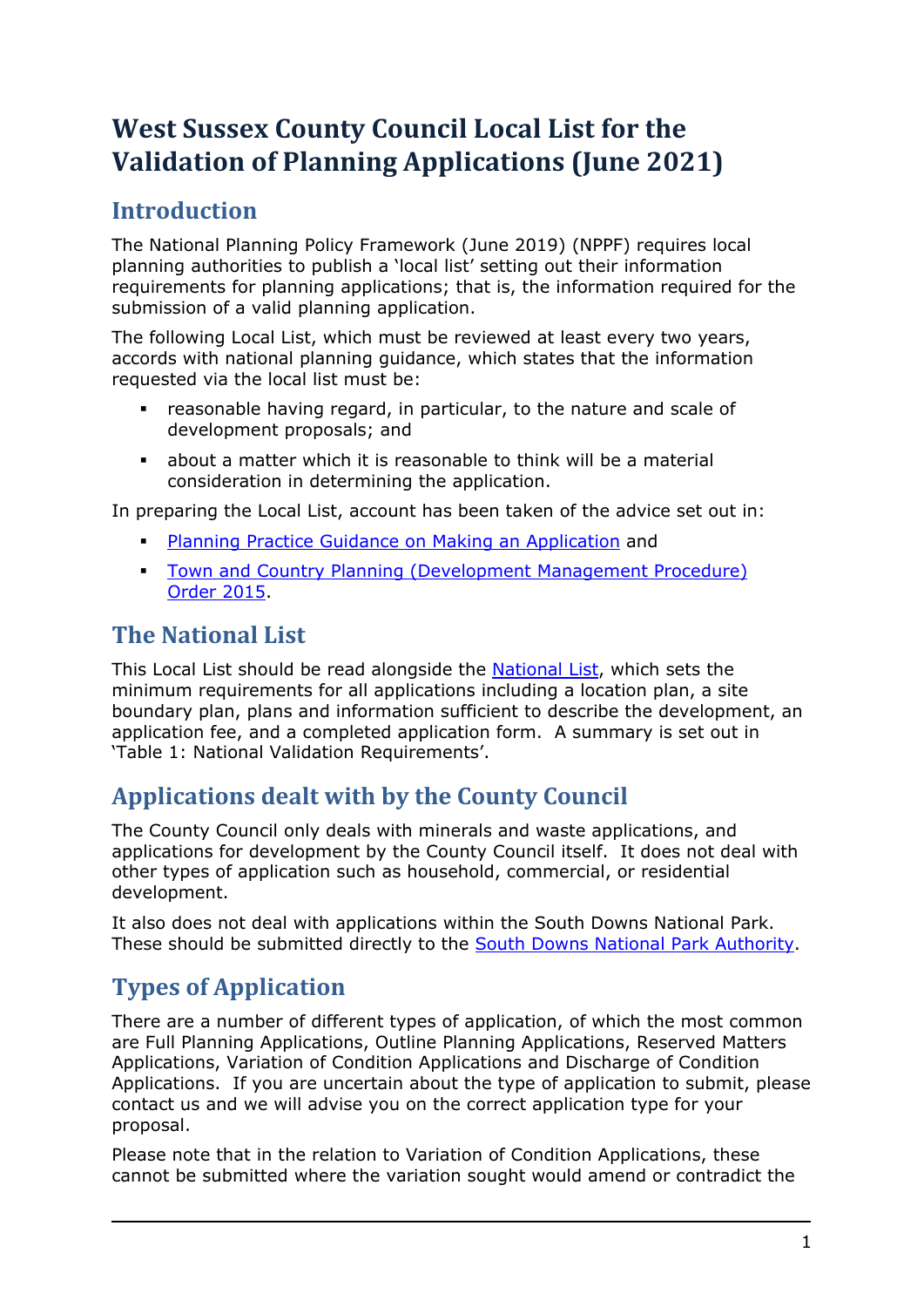description of the development permitted in an existing planning permission. Such applications will not be accepted as valid, and you will be advised of the need to submit a new Full Application.

### **Number of Copies**

Where possible, planning applications should be submitted electronically via the [Planning Portal.](https://www.planningportal.co.uk/) Please submit files in PDF format, named appropriately and informatively for uploading directly to the planning website (e.g. "Site Location Plan – Ref Dwg  $01$ ").

If in hard copy, three hard copies of each document (including plans, reports, and forms) should be submitted, unless otherwise agreed with the County Council. Please note that if submissions are in hard copy, the County Council will also need an electronic copy of submission documents in PDF format.

Additional copies may also be required for Environmental Impact Assessment (EIA) development. This should be discussed with the County Council prior to submission.

### **Environmental Impact Assessment (EIA) Development**

The content of EIA applications is not considered in detail in this document as this is covered by separate [legislation.](http://www.legislation.gov.uk/uksi/2017/571/contents/made) Considerations relating to EIA development are set out in the [Planning Practice Guidance: Environmental](https://www.gov.uk/guidance/environmental-impact-assessment)  [Impact Assessment.](https://www.gov.uk/guidance/environmental-impact-assessment)

If you are unsure if your development would be considered EIA development or will require screening/scoping, please contact the County Council prior to submission. Please note that EIA development is subject to additional information requirements.

### **Pre-Application Advice**

The County Council can provide various levels of [pre-application advice t](https://www.westsussex.gov.uk/planning/county-planning-pre-application-advice/)o help inform the preparation of planning applications.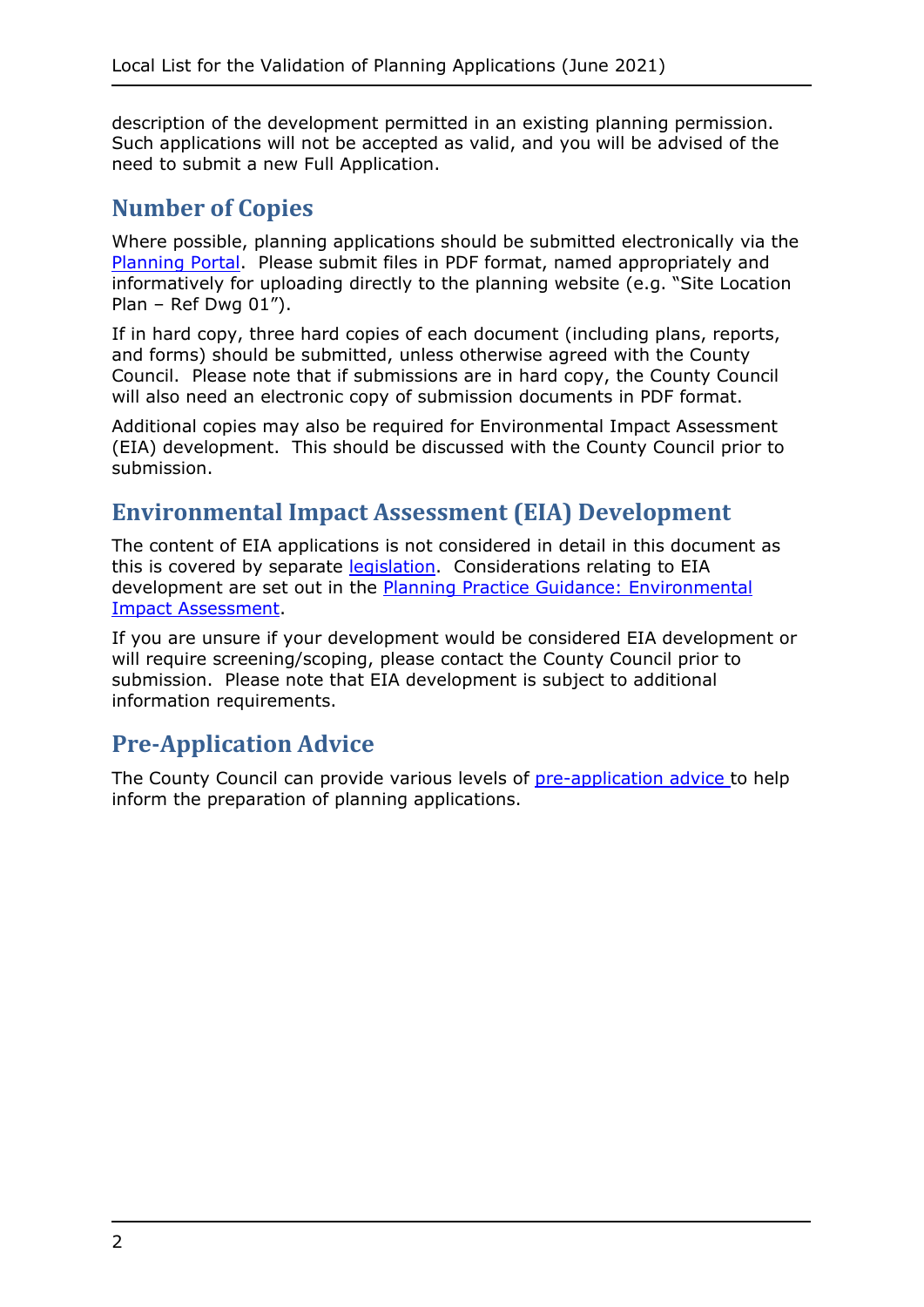## <span id="page-2-0"></span>**Table 1: National Validation Requirements**

[Article 7](http://www.legislation.gov.uk/uksi/2015/595/article/7/made) of the Town and Country Planning (Development Management Procedure) (England) Order 2015.

[Planning Policy Guidance: Making an Application.](https://www.gov.uk/guidance/making-an-application)

[Planning Policy Guidance: Making an Application.](https://www.gov.uk/guidance/making-an-application)

[Article 9](http://www.legislation.gov.uk/uksi/2015/595/article/9/made) of The Town and Country Planning (Development Management Procedure) (England) Order 2015.

| <b>Document</b>             | <b>When Required</b>                                                                                                  | <b>What Is Required</b>                                                                                                                                                                                                                         |
|-----------------------------|-----------------------------------------------------------------------------------------------------------------------|-------------------------------------------------------------------------------------------------------------------------------------------------------------------------------------------------------------------------------------------------|
| Completed Application Form  | All applications.                                                                                                     | Completed standard application form (1APP) for most<br>applications other than for development including:                                                                                                                                       |
|                             |                                                                                                                       | ❖ Oil and Gas Development;                                                                                                                                                                                                                      |
|                             |                                                                                                                       | Non-Material Amendments; and                                                                                                                                                                                                                    |
|                             |                                                                                                                       | ❖ Prior Approvals.                                                                                                                                                                                                                              |
|                             |                                                                                                                       | For these developments, paper forms can be printed from the<br>Planning Portal.                                                                                                                                                                 |
|                             |                                                                                                                       | Planning applications for mineral extraction sites and associated<br>waste related development may be submitted in hard copy by<br>post using the County Council's own minerals planning<br>application form which is available on our website. |
| Plans and Drawings          | All applications.                                                                                                     | * Drawn to an identified and appropriate scale.                                                                                                                                                                                                 |
|                             |                                                                                                                       | Linear scale bar is useful.<br>❖                                                                                                                                                                                                                |
|                             |                                                                                                                       | ❖ Plans must show north.                                                                                                                                                                                                                        |
| Site Location Plan          | All applications.                                                                                                     | ❖ Based on an up-to-date map.                                                                                                                                                                                                                   |
|                             |                                                                                                                       | ❖ At 1:1250 or 1:2500 scale (typically).                                                                                                                                                                                                        |
|                             |                                                                                                                       | * Identify at least two named roads and include all the<br>roads/buildings adjoining the site.                                                                                                                                                  |
| Site Boundary Plan          | All applications.                                                                                                     | ❖ Application site - edged in red, including all land necessary to<br>carry out the proposed development (e.g. land required for<br>access from a public highway, visibility splays, landscaping,<br>car parking, open areas).                  |
|                             |                                                                                                                       | * Blue line around land in applicant's ownership close<br>to/adjoining site.                                                                                                                                                                    |
|                             |                                                                                                                       | ❖ For minerals applications involving underground working<br>(including oil and gas), the site boundary should include the<br>extent of the underground works (or as a minimum, an<br>indicative zone of deviation).                            |
| Design and Access Statement | Applications for:                                                                                                     | A Design and Access Statement: a report setting out:                                                                                                                                                                                            |
|                             | Development in a conservation area consisting of 1 or more<br>dwellings; or floor space of 100m <sup>2</sup> or more; | ❖ the design principles and concepts and steps taken to<br>appraise and account for the development context;                                                                                                                                    |
|                             | Listed building consent; and<br>❖                                                                                     | the approach taken to accessing the development; and<br>❖                                                                                                                                                                                       |
|                             | 'Major development' except<br>❖                                                                                       | the community engagement undertaken relating to access to<br>❖                                                                                                                                                                                  |
|                             | waste development;<br>➤                                                                                               | the development and what account has been taken of the                                                                                                                                                                                          |
|                             | engineering or mining operations (including minerals);                                                                | outcome.                                                                                                                                                                                                                                        |
|                             | material change of use;                                                                                               |                                                                                                                                                                                                                                                 |
|                             | amendments to conditions (S73 applications).                                                                          |                                                                                                                                                                                                                                                 |

#### **Drivers/Further Information**

[Planning Policy Guidance: Making an Application.](https://www.gov.uk/guidance/making-an-application)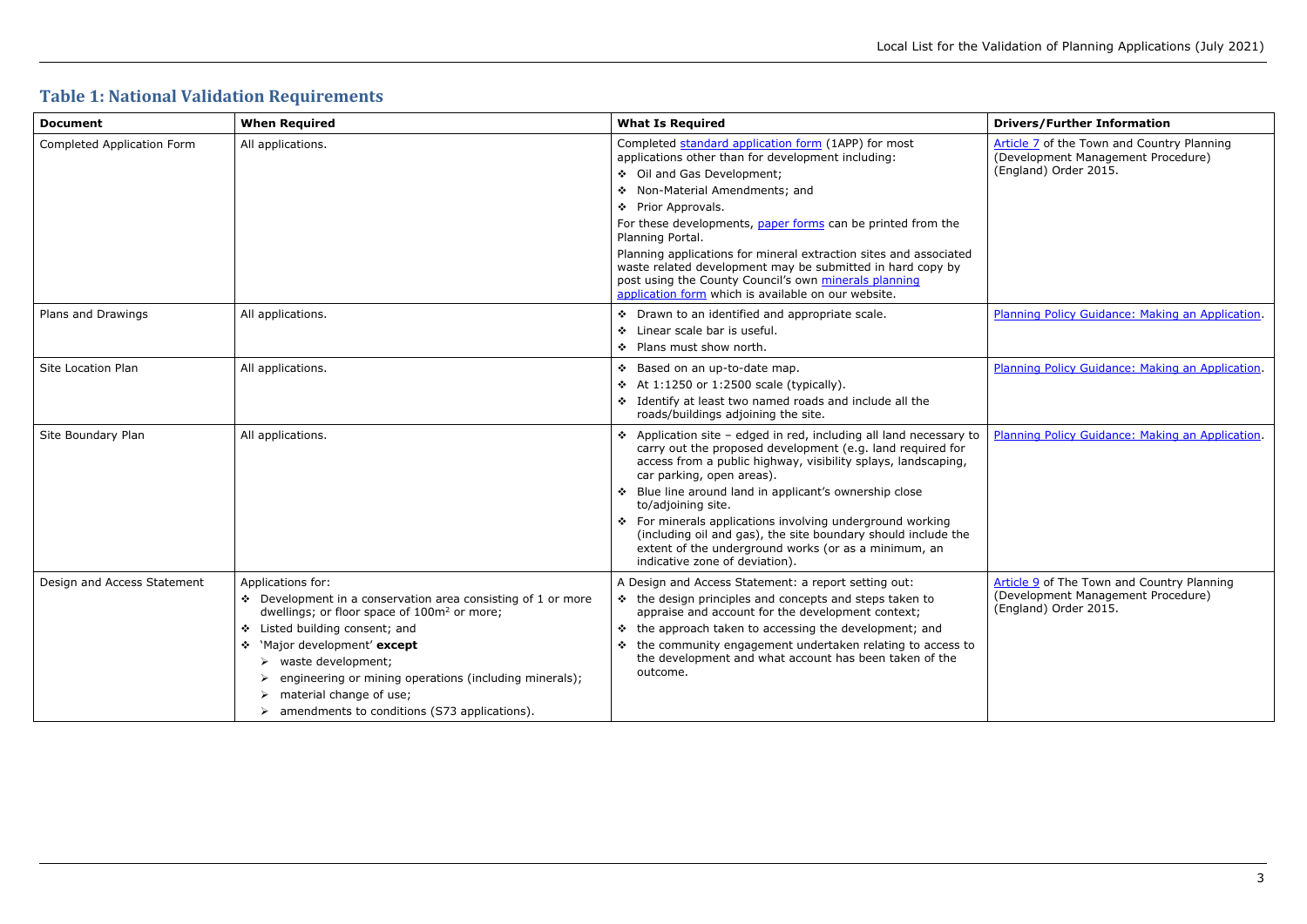The Town and Country Planning (Fees for [Applications, Deemed Applications, Requests and](http://www.legislation.gov.uk/uksi/2012/2920/contents/made)  [Site Visits\) \(England\) Regulations](http://www.legislation.gov.uk/uksi/2012/2920/contents/made) 2012 and

| <b>Document</b>                             | <b>When Required</b>                       | <b>What Is Required</b>                                                                                                                                                                                                                                                                               |
|---------------------------------------------|--------------------------------------------|-------------------------------------------------------------------------------------------------------------------------------------------------------------------------------------------------------------------------------------------------------------------------------------------------------|
| Ownership Certificate/<br>Article 13 Notice | All applications.                          | Completed notices (found at the end of the planning<br>application forms or in legislation).                                                                                                                                                                                                          |
|                                             |                                            | 'Owner': anyone with a freehold interest or leasehold interest<br>the unexpired term of which is not less than 7 years.                                                                                                                                                                               |
|                                             |                                            | Certificate A: sole ownership, no agricultural tenants.<br>交易                                                                                                                                                                                                                                         |
|                                             |                                            | Certificate B: shared ownership, all other owners/tenants<br>$\mathbf{A}^{\mathbf{A}}$<br>known.                                                                                                                                                                                                      |
|                                             |                                            | Certificate C: shared ownership, some owners/tenants<br>known.                                                                                                                                                                                                                                        |
|                                             |                                            | Certificate D: shared ownership, no other owners/tenants<br>known. Completed notice with details of ownership of<br>application, confirming that appropriate notice served<br>21 days prior to submission (if required).                                                                              |
|                                             |                                            | Article 15 Notice: For Minerals Applications, notice must be<br>$\mathbf{r}$<br>served on owners, and a site notice erected for at least<br>7 days, including reference to where plans can be viewed.<br>The notice must be in the form set out in Schedule 2 of<br>Statutory Instrument 595 in 2015. |
| <b>Application Fee</b>                      | All applications (where a fee is payable). | Details of which fee is applicable (and, where applicable, which<br>exemptions can apply) can be found on the <b>Planning Portal's fee</b><br>calculator.                                                                                                                                             |

[Planning Policy Guidance: Making an Application.](https://www.gov.uk/guidance/making-an-application) [Article](http://www.legislation.gov.uk/uksi/2015/595/article/13/made) 13 of The Town and Country Planning (Development Management Procedure) (England) Order 2015.

[The Town and Country Planning \(Fees for Applications,](https://www.legislation.gov.uk/uksi/2017/1314/contents/made)  [Deemed Applications, Requests and Site Visits\)](https://www.legislation.gov.uk/uksi/2017/1314/contents/made)  [\(England\) \(Amendment\) Regulations 2017.](https://www.legislation.gov.uk/uksi/2017/1314/contents/made)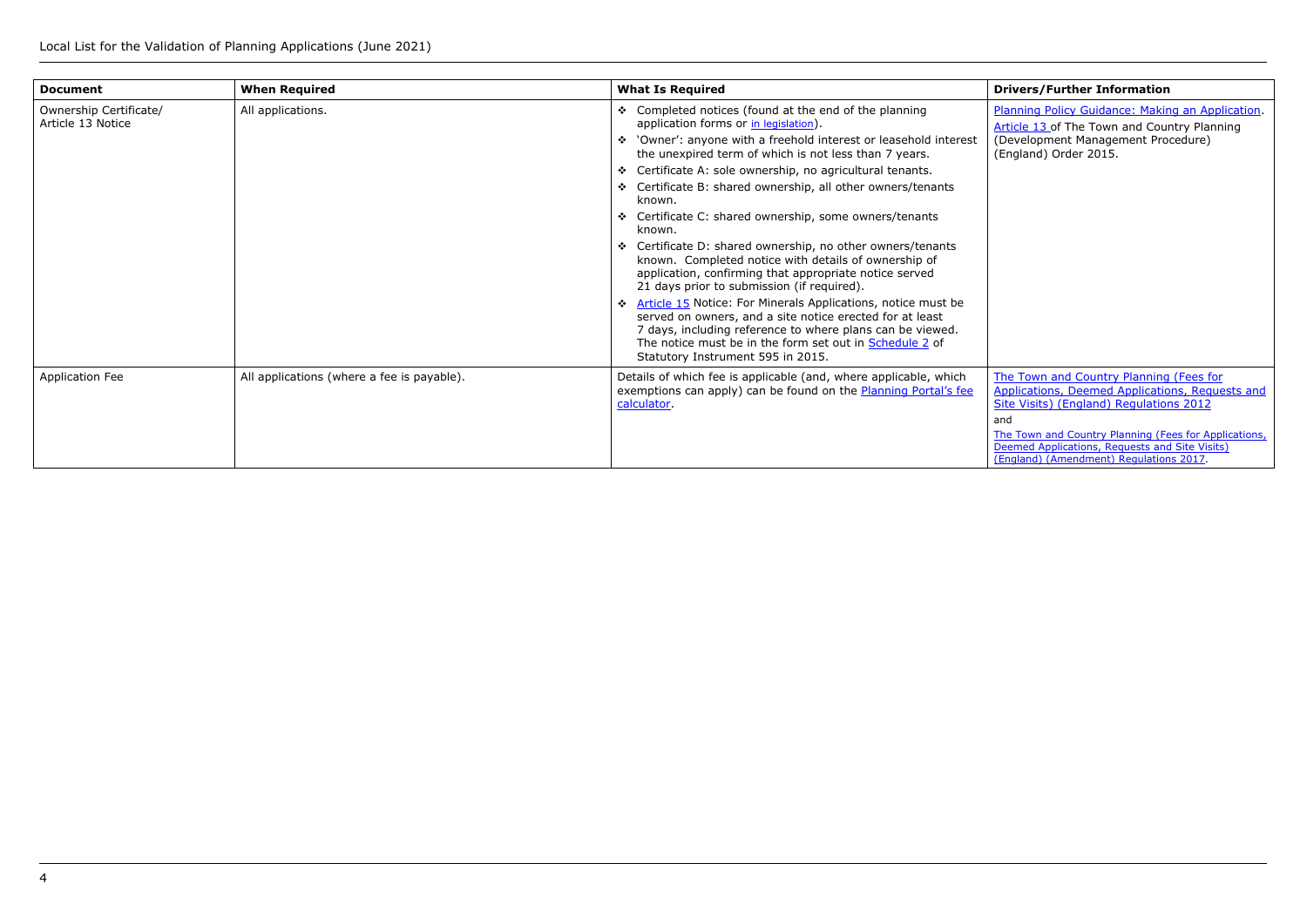## **Table 2: Local Validation Requirements**

The following sets out the local validation requirements - the information that may be required in support of different types of planning applications in West Sussex (outside the South Downs National Park). Further guidance is provided for different types of applications below.

**Please note:** Where the final details of a proposal are yet to be finalised (such as dimensions of oil rigs/wind turbines, length of construction works, noise from plant), the 'worst case scenario' should be used for submitted information (the <u>`Rochdale Envelope'</u> approach).

> **Drivers/Further Information** [Planning Policy Guidance: Making an Application.](https://www.gov.uk/guidance/making-an-application)

> [Planning Policy Guidance: Making an Application.](https://www.gov.uk/guidance/making-an-application)

| <b>Document</b>                                             | <b>When Required</b>                                 | <b>What Is Required</b>                                                                                                                                                                                                                                       |
|-------------------------------------------------------------|------------------------------------------------------|---------------------------------------------------------------------------------------------------------------------------------------------------------------------------------------------------------------------------------------------------------------|
| Drawings/Plans/Sections                                     | All applications.                                    | ❖ Drawings/plans at an appropriate identified metric scale,<br>with a north point.                                                                                                                                                                            |
| Elevations                                                  | All applications proposing new or altered buildings. | ❖ All sides of the proposed/affected building including all<br>openings.                                                                                                                                                                                      |
|                                                             |                                                      | Existing and proposed elevations (where relevant).<br>樂                                                                                                                                                                                                       |
| Site Layout Plans                                           | All applications.                                    | Sufficient information to identify the development including:                                                                                                                                                                                                 |
|                                                             |                                                      | ❖ the layout and extent of the proposed development in<br>relation to site boundaries and existing buildings on site;                                                                                                                                         |
|                                                             |                                                      | ❖ existing buildings, roads, and footpaths (including public<br>rights of way) on and adjoining the site;                                                                                                                                                     |
|                                                             |                                                      | ❖ proposed buildings (including details of appearance -<br>colour, materials, etc);                                                                                                                                                                           |
|                                                             |                                                      | ❖ trees and vegetation on and adjoining the site;                                                                                                                                                                                                             |
|                                                             |                                                      | ❖ the extent and type of existing and proposed hard surfacing<br>including access and internal roads; and                                                                                                                                                     |
|                                                             |                                                      | ❖ any proposed boundary treatment including walls, fencing,<br>and planting.                                                                                                                                                                                  |
|                                                             |                                                      | For schools:                                                                                                                                                                                                                                                  |
|                                                             |                                                      | ❖ the location of playing fields and any areas to be lost.<br>("Playing field" means the whole of a site, which<br>encompasses at least one playing pitch. This could include<br>hard surfaces, such as tennis courts, if they are adjacent to<br>the field.) |
|                                                             |                                                      | For waste sites:                                                                                                                                                                                                                                              |
|                                                             |                                                      | ❖ indicative uses for each area of the site (e.g. waste<br>reception, outside storage, picking line, shredding, etc).                                                                                                                                         |
| Topographic Surveys and<br>Existing/Proposed cross sections | All applications proposing altered land levels.      | ❖ Up-to-date topographic surveys of land levels (to metres<br>above ordnance datum (m AOD)).                                                                                                                                                                  |
|                                                             |                                                      | Proposed contours following the development.<br>❖                                                                                                                                                                                                             |
|                                                             |                                                      | ❖ At least two sections showing existing land levels across<br>affected parts of the site.                                                                                                                                                                    |
|                                                             |                                                      | ❖ At least two sections showing proposed land levels across<br>affected parts of the site.                                                                                                                                                                    |

[Planning Policy Guidance: Making an Application.](https://www.gov.uk/guidance/making-an-application)

[Planning Policy Guidance: Making an Application.](https://www.gov.uk/guidance/making-an-application)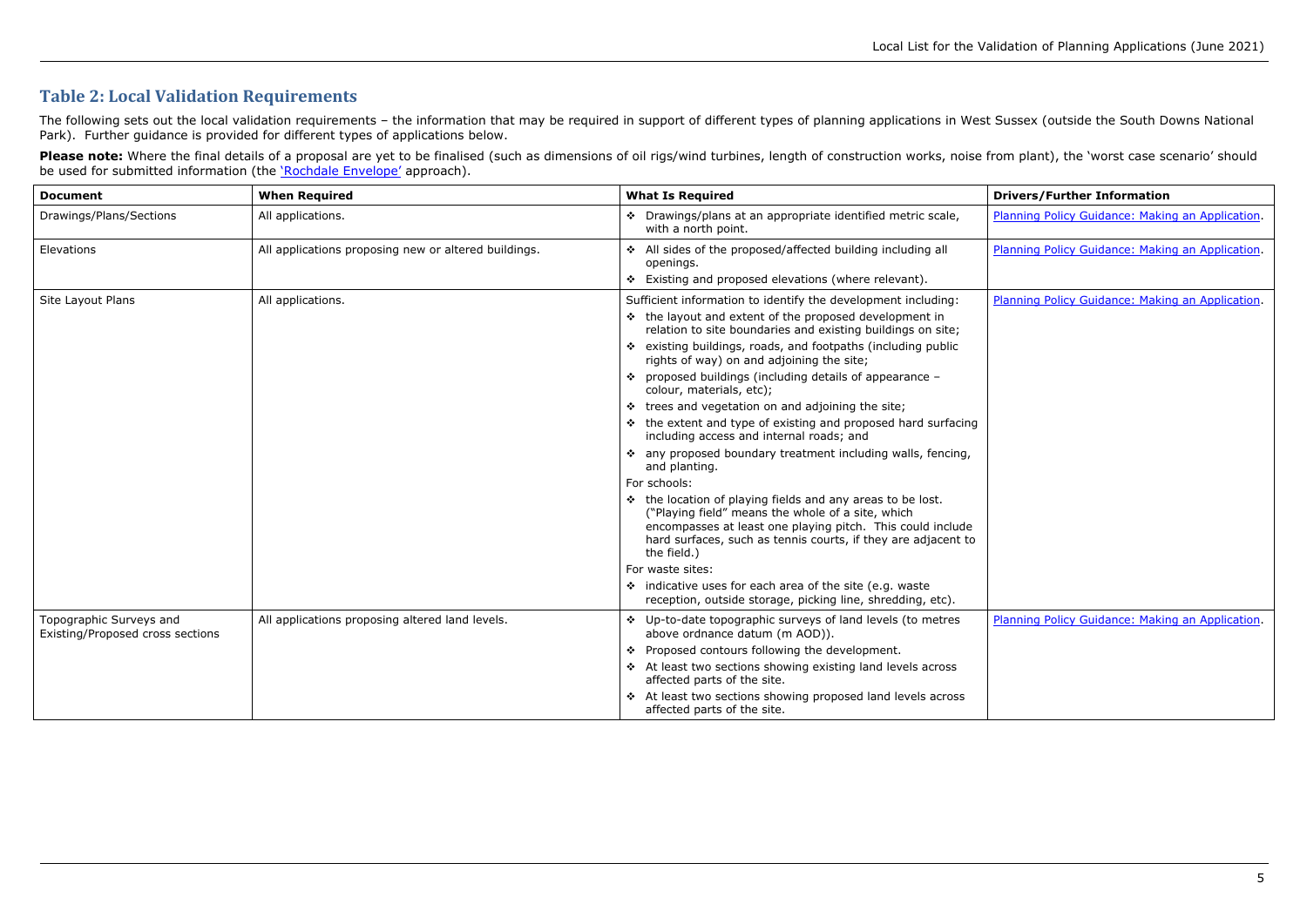DfT Circular 01/2010 - Control of Development in [Airport Public Safety Zones](https://assets.publishing.service.gov.uk/government/uploads/system/uploads/attachment_data/file/36536/circular.pdf)

- Gatwick: [gal.safeguarding@gatwickairport.com;](mailto:gal.safeguarding@gatwickairport.com)
- Goodwood: [aviation.enquiries@goodwood.com;](mailto:aviation.enquiries@goodwood.com)
- \* Brighton City: [operations@flybrighton.com.](mailto:operations@flybrighton.com)

Annex [2 of Circular 01/2003:](https://www.gov.uk/government/publications/safeguarding-aerodromes-technical-sites-and-military-explosives-storage-areas) Safeguarding of **Alexandre Schools and Sites and Military**<br>Aerodromes, Technical Sites and Military Explosives Storage Areas: The Town and Country Planning (safeguarded aerodromes, technical sites, and military explosives storage areas) Direction 2002.

For specific advice please email:

[Air Quality and Emissions Mitigation Guidance for](https://www.horsham.gov.uk/__data/assets/pdf_file/0004/104728/Sussex-AQ-Guidance-V.1.1-2021.pdf#:%7E:text=%EE%80%80Air%20quality%20and%20emissions%20mitigation%20guidance%20for%20Sussex,and%20control%20of%20dust%20during%20demolition%20and%20construction.)  Sussex (2021)

[IAQM Guidance - Land-Use Planning &](http://www.iaqm.co.uk/text/guidance/air-quality-planning-guidance.pdf)  [Development Control: Planning for Air Quality](http://www.iaqm.co.uk/text/guidance/air-quality-planning-guidance.pdf)   $(2017)$ 

| <b>Document</b>                     | <b>When Required</b>                                                                                                                                                                                                                                                                                                                                                                                                                                                                                                                                                                                                                                                                                                                                                                                                                                                                                                                                                                                                                                                                                                                                                                                                          | <b>What Is Required</b>                                                                                                                                                                                                                                                                                                                                                                                                                                                                                                                                                                                                                                                                                                                                                                                                                                                                                                                                                                  |
|-------------------------------------|-------------------------------------------------------------------------------------------------------------------------------------------------------------------------------------------------------------------------------------------------------------------------------------------------------------------------------------------------------------------------------------------------------------------------------------------------------------------------------------------------------------------------------------------------------------------------------------------------------------------------------------------------------------------------------------------------------------------------------------------------------------------------------------------------------------------------------------------------------------------------------------------------------------------------------------------------------------------------------------------------------------------------------------------------------------------------------------------------------------------------------------------------------------------------------------------------------------------------------|------------------------------------------------------------------------------------------------------------------------------------------------------------------------------------------------------------------------------------------------------------------------------------------------------------------------------------------------------------------------------------------------------------------------------------------------------------------------------------------------------------------------------------------------------------------------------------------------------------------------------------------------------------------------------------------------------------------------------------------------------------------------------------------------------------------------------------------------------------------------------------------------------------------------------------------------------------------------------------------|
| Aerodrome Safeguarding Statement    | Applications within 15km of either:<br>* Gatwick Airport (co-ordinates 526677,140322);<br>Goodwood Aerodrome (co-ordinates 505133, 0004533); or<br>❖<br>* Brighton City Airport (Shoreham) (co-ordinates 508356,<br>0002972)<br>where the development involves any of the following:<br>❖ Building/structures/crane heights that could infringe the<br>Obstacle Limitation Surfaces (OLS) or impact on Instrument<br>Flight Procedures (IFPs) or navigational aids;<br>❖ Buildings/structures that could impact on the Public Safety<br>Zone (PSZ);<br>❖ Buildings/structures very close to the airport that could lead<br>to building induced turbulence;<br>landfilling and/or waste disposal;<br>❖<br>the venting and flaring of gas;<br>❖<br>❖ features attractive to birds such as amenity landscaping,<br>upgraded or proposed water features, large<br>buildings/structures with large ledges, gantries, and flat or<br>shallow-pitched roofs;<br>* lighting schemes close to the airport which may impact on<br>safety through glare or dazzle to pilots of confusion with<br>aeronautical ground lighting; and/or<br>* large banks of solar panels.<br>Or applications for wind turbines within 30km of the airport. | $\div$ A statement and information demonstrating that the<br>development would not constitute a hazard to air traffic,<br>including any mitigation proposed.                                                                                                                                                                                                                                                                                                                                                                                                                                                                                                                                                                                                                                                                                                                                                                                                                             |
| Air Quality Assessment              | Applications involving:<br>❖ putrescible waste (including anaerobic digestion and<br>composting);<br>❖ Incineration/energy-from-waste/gasification (or similar);<br>New sites (or significant intensification on existing sites)<br>❖<br>involving the management of minerals and/or waste<br>outside;<br>❖ a significant increase in HGVs;<br>(Construction phase: More than 200 vehicle<br>movements/day over a year or an increase in annual<br>average daily traffic flows by 10% or peak. Operational<br>phase: An increase of 200 HGV movements/day or a 10%<br>or more increase in annual average daily traffic flows or<br>peak.)<br>❖ within/adjacent to and/or affecting an Air Quality<br>Management Area (AQMA) - see, 'Appendix 1: Air Quality<br>Management Areas (AQMAs)'; and/or<br>* substantial new ventilation systems.                                                                                                                                                                                                                                                                                                                                                                                    | A report setting out:<br>❖ the baseline local air quality including existing concerns,<br>and detail of assessment methods (including verification);<br>❖ sensitive receptors/locations (dwellings, schools etc.);<br>❖ the methodology for assessing impact and determining the<br>significance of impact; and<br>❖ proposed mitigation measures including those to protect<br>sensitive receptors from the effects of air pollution, where<br>required.<br>Air quality assessments should assess the impact of the<br>proposed development on local air quality. As required, where<br>identified in the assessment, assessment should include a<br>scheme for protecting any future residential occupiers of the<br>building(s) and the locality from the effects of air pollution.,<br>If composting (open or in-vessel) is proposed, consideration<br>should also be given to bioaerosol emissions (particularly where<br>facilities will be within 250m of a sensitive receptors). |
| <b>Alternative Sites Assessment</b> | Minerals and waste development on unallocated sites.                                                                                                                                                                                                                                                                                                                                                                                                                                                                                                                                                                                                                                                                                                                                                                                                                                                                                                                                                                                                                                                                                                                                                                          | ❖ An assessment of why the application site has been chosen<br>over other sites.<br>❖ An assessment of why permitted or allocated sites cannot<br>be used (if waste/minerals type).                                                                                                                                                                                                                                                                                                                                                                                                                                                                                                                                                                                                                                                                                                                                                                                                      |

[Planning Practice Guidance: Air Quality.](https://www.gov.uk/guidance/air-quality--3)

NPPF Section 15.

West Sussex Waste Local Plan Policy W16 and W19.

West Sussex Waste Local Plan Policies W1 and W3. West Sussex Joint Minerals Local Plan Chapter 6.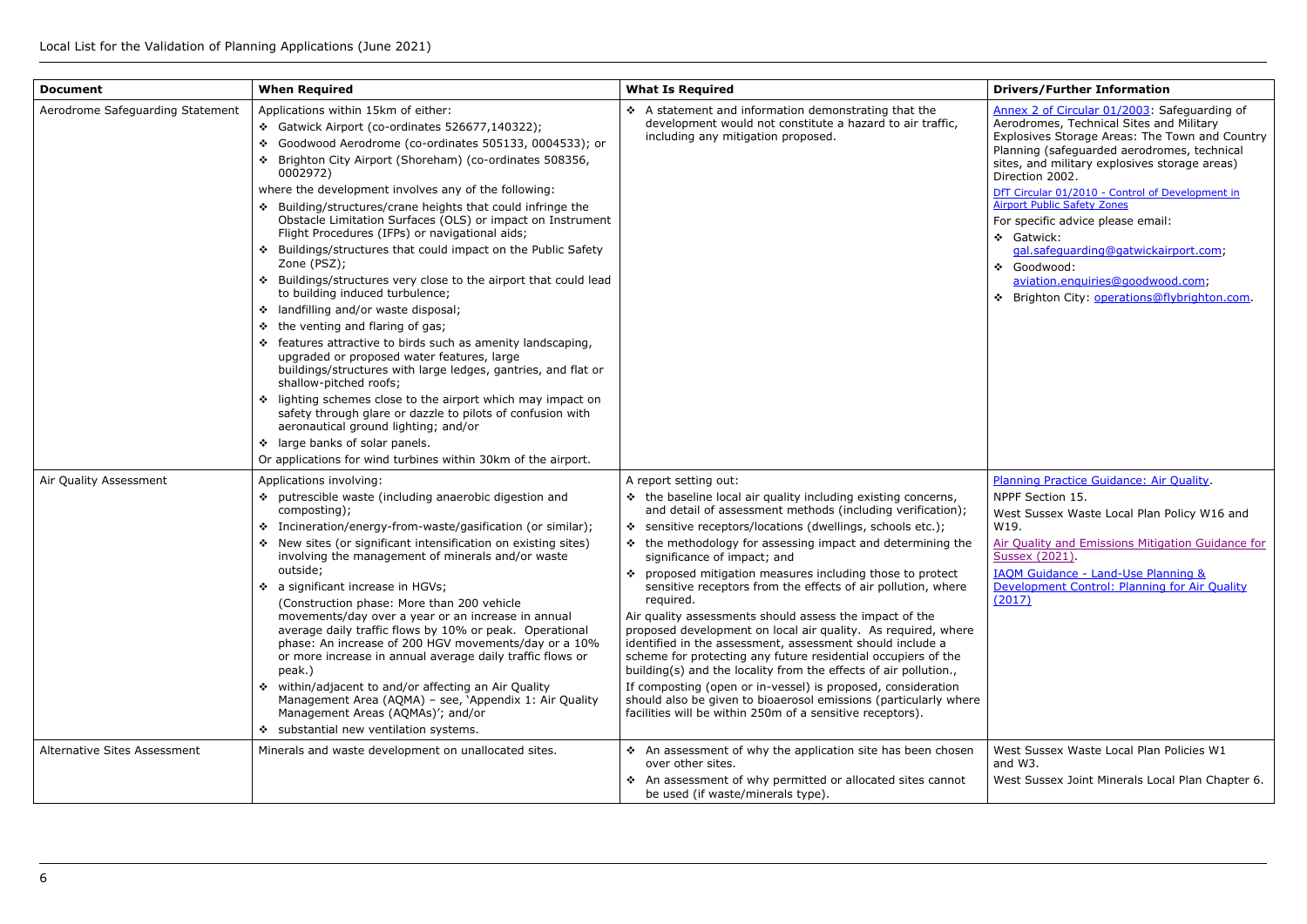- NPPF Section 16. [Planning Practice Guidance: Conserving and](https://www.gov.uk/guidance/conserving-and-enhancing-the-historic-environment)  [enhancing the historic environment.](https://www.gov.uk/guidance/conserving-and-enhancing-the-historic-environment)
- Map of Archaeological Notification Areas in West **[Sussex County Council](https://www.westsussex.gov.uk/land-waste-and-housing/landscape-and-environment/historic-environment-record/archaeological-notification-areas-1/)**

| <b>Document</b>             | <b>When Required</b>                                                                                                                                                                                                                                                                                                                                                                                                                                                                                                                                                                                                                                                                                                                                                                                                             | <b>What Is Required</b>                                                                                                                                                                                                                                                                                                                                                                                                                                                                                                                                                                                                                                                                                                                                                                                                                                                                                                                                                                 |
|-----------------------------|----------------------------------------------------------------------------------------------------------------------------------------------------------------------------------------------------------------------------------------------------------------------------------------------------------------------------------------------------------------------------------------------------------------------------------------------------------------------------------------------------------------------------------------------------------------------------------------------------------------------------------------------------------------------------------------------------------------------------------------------------------------------------------------------------------------------------------|-----------------------------------------------------------------------------------------------------------------------------------------------------------------------------------------------------------------------------------------------------------------------------------------------------------------------------------------------------------------------------------------------------------------------------------------------------------------------------------------------------------------------------------------------------------------------------------------------------------------------------------------------------------------------------------------------------------------------------------------------------------------------------------------------------------------------------------------------------------------------------------------------------------------------------------------------------------------------------------------|
| Archaeological Assessment   | Applications:<br>❖ within the boundary of/within 250m of a Scheduled<br>Monument;<br>within the boundary of/within 250m of a Park/Garden on<br>※<br>Historic England's Register of Parks and Gardens of Special<br>Historic Interest;<br>❖ involving Listed Building Consent;<br>❖ within a Conservation Area;<br>within flood zones 2 or 3; and/or<br>※<br>❖ on Greenfield sites of more than 1ha in area.<br>Archaeological Notification Areas (ANA) have been identified in<br>West Sussex to indicate the existence, or probable existence, of<br>archaeological heritage assets. The ANA have been created<br>from the information held on the West Sussex Historic<br>Environment Record (HER), a database of all known heritage<br>assets (except those in Chichester district) and mapped to<br>provide an alert system. | An Archaeological Desk -Based Assessment appropriate to the<br>nature of the proposed development, which must include and<br>take account of relevant information from the Historic<br>Environment Record database (West Sussex County Council's<br>for West Sussex (except for Chichester District) and (for<br>Chichester District only) Chichester District Council's), setting<br>out:<br>❖ the archaeological interest of known heritage assets and<br>their significance;<br>❖ the potential of the site to contain presently unknown<br>surviving archaeological heritage assets;<br>* assessment of the positive and negative impacts of the<br>development upon these (with any harm clearly justified);<br>where appropriate, proposals for further investigation;<br>❖<br>mitigation/enhancement measures.<br>❖                                                                                                                                                              |
| Dust Assessment             | Applications involving:<br>❖ the open-air management of waste;<br>❖ new or extended surface mineral extraction; or<br>❖ demolition.                                                                                                                                                                                                                                                                                                                                                                                                                                                                                                                                                                                                                                                                                              | A report setting out:<br>❖ which activities may generate dust (during construction<br>and/or operation);<br>❖ sensitive receptors likely to be affected;<br>the scale and nature of dust emissions (PM10 and PM2.5);<br>❖<br>proposed mitigation measures (if needed);<br>❖<br>residual impacts following mitigation (if applicable).<br>❖                                                                                                                                                                                                                                                                                                                                                                                                                                                                                                                                                                                                                                              |
| <b>Ecological Appraisal</b> | Development within/adjacent to or that could impact upon:<br>❖ internationally designated area (e.g., SAC, SPA, Ramsar<br>sites);<br>❖ nationally designated area (SSSI);<br>locally designated area (e.g., Local Wildlife Site, (LWS),<br>❖<br>Local Geological Site/RIGS, Local Nature Reserve) or an<br>area of Ancient Woodland.<br>Development that could affect protected or notable species or<br>habitats. These could also include (but are not limited to):<br>❖ proposals on brownfield sites, applications involving works<br>to or demolition of an existing building,<br>❖ proposals that involve the removal of trees, scrub, or<br>hedgerows;<br>❖ proposals affecting watercourses.                                                                                                                             | A report which contains information on existing wildlife<br>interests and possible impacts on them, to allow full<br>consideration of those impacts.<br>The report should include:<br>❖ Up to date, comprehensive information on protected/<br>notable species and habitats recorded in the area, and<br>information on any areas designated for their ecological<br>importance on the site or on adjacent land;<br>Ecological surveys as appropriate;<br>❖<br>A full assessment of the likely effects of the development;<br>❖<br>Avoidance or mitigation measures if applicable;<br>❖<br>❖ Information to support any proposals for<br>mitigation/compensation measures;<br>❖ Enhancement measures.<br>It should be noted that some ecological surveys are seasonally<br>dependent.<br>If it is considered that a proposal may have a 'likely significant<br>effect' on a SAC, SPA, an Appropriate Assessment will be<br>required in accordance with the European Habitats Directive. |

[Planning Practice Guidance: Air Quality.](https://www.gov.uk/guidance/air-quality--3) [Planning Practice Guidance: Minerals.](https://www.gov.uk/guidance/minerals)

[Planning Policy Guidance: Natural Environment.](https://www.gov.uk/guidance/natural-environment) Local biodiversity data may be available from the [Sussex Biodiversity Record Centre.](http://sxbrc.org.uk/)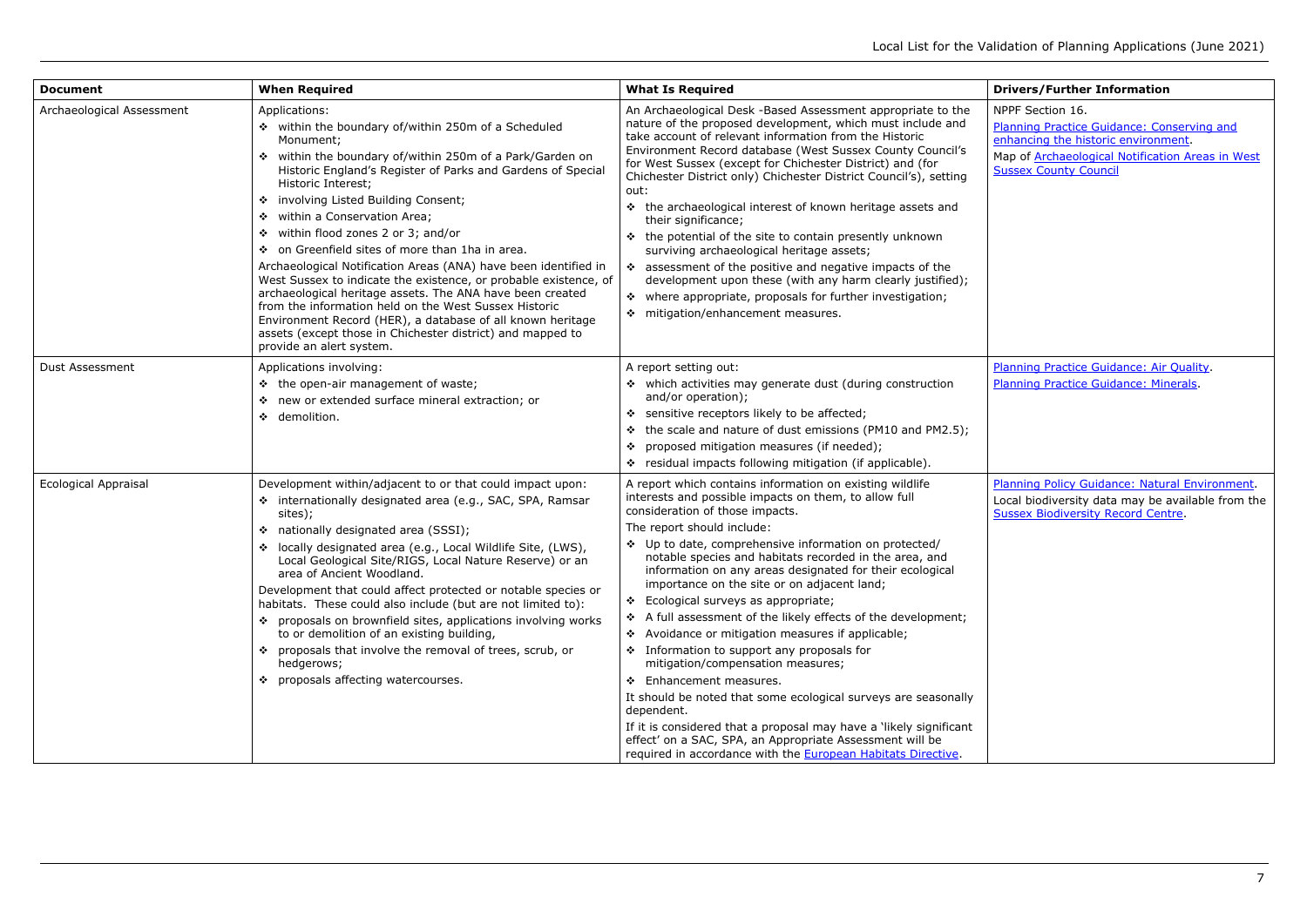| <b>Document</b>                               | <b>When Required</b>                                                                                                                                                                                                                                                                                                                                                                | <b>What Is Required</b>                                                                                                                                                                                                                                                                                                                                                                                                                                                                                                                                                                                                                                                                                         | <b>Drivers/Further Information</b>                                                                                                                                                                              |
|-----------------------------------------------|-------------------------------------------------------------------------------------------------------------------------------------------------------------------------------------------------------------------------------------------------------------------------------------------------------------------------------------------------------------------------------------|-----------------------------------------------------------------------------------------------------------------------------------------------------------------------------------------------------------------------------------------------------------------------------------------------------------------------------------------------------------------------------------------------------------------------------------------------------------------------------------------------------------------------------------------------------------------------------------------------------------------------------------------------------------------------------------------------------------------|-----------------------------------------------------------------------------------------------------------------------------------------------------------------------------------------------------------------|
| Flood Risk Assessment                         | Applications for:<br>❖ Development on sites of more than 1 hectare in area;<br>Development on sites in Flood Zones 2 or 3;<br>❖<br>Building/engineering works on land with critical drainage<br>交易<br>problems (as classified by the Environment Agency); or<br>❖ Changes of use which increase the flood vulnerability of the<br>development subject to other sources of flooding. | A proportionate Flood Risk Assessment including consideration<br>of (where relevant):<br>❖ type of development, location, flood zone (see Strategic<br>Flood Risk Assessment if available), vulnerability<br>classification;<br>the Sequential Test/Exception Test;<br>❖<br>sources of flooding and probability;<br>existing surface water drainage arrangements, including<br>existing rates/volumes of run-off (if known);<br>❖ likely effect of climate change;<br>flood protection measures and measures to prevent<br>increased flood risk elsewhere; and<br>residual risks after mitigation.                                                                                                              | NPPF section 14.<br>Planning Practice Guidance: Flo<br><b>Coastal Change</b><br><b>DEFRA/EA Guidance.</b><br><b>West Sussex Strategic Flood Ris</b><br><b>EA Flood Mapping.</b>                                 |
| Foul and Surface Water<br>Drainage Assessment | All applications requiring new or changed foul or surface water<br>drainage systems (e.g. new buildings, extensions, increased<br>hard surfacing, changed topography).                                                                                                                                                                                                              | ❖<br>Information demonstrating how surface and foul water will<br>be managed.<br>Details of changes to site topography.<br>❖<br>If connecting to existing drainage system, details of<br>connection.<br>* If new surface water systems are proposed, details of the<br>type and nature of the system, its design, specification, and<br>location.<br>Information and consent for any change or modification to<br>any existing watercourse within the boundary of the<br>development.                                                                                                                                                                                                                           | NPPF section 14.<br>Planning Practice Guidance: Flo<br><b>Coastal Change</b>                                                                                                                                    |
| Heritage Statement                            | Applications for development which:<br>* affects non-designated heritage assets (including historic<br>landscape features and components);<br>❖ affects a listed building;<br>is located within/adjacent to a Conservation Area;<br>❖<br>❖ could impact upon a built heritage asset and/or its setting.                                                                             | A Statement setting out:<br>❖ the significance of the heritage asset and the contribution to<br>its setting;<br>the positive and negative impacts of the development on<br>❖<br>this (with any harm clearly justified);<br>❖ measures to conserve the significance of the heritage asset<br>and/or its setting (describing how any harmful impacts have<br>been avoided or minimized);<br>❖ mitigation/enhancement measures.<br>The Statement must include and take account of relevant<br>information from the Historic Environment Record database<br>(West Sussex County Council's (for West Sussex except for<br>Chichester District) and (for Chichester District only) Chichester<br>District Council's). | NPPF section 16.<br><b>Planning Practice Guidance: Cor</b><br><b>Enhancing the Historic Environn</b><br><b>Historic England: Statements of</b><br>Significance - Analysing Signific<br>Assets - Advice Note 12. |
| Hydrological/Hydrogeological<br>Assessment    | Applications for mineral extraction or landfill/waste deposit in<br>groundwater source protection zones 1, 2 or 3 and principal<br>and secondary aquifers.                                                                                                                                                                                                                          | A risk assessment following the source-pathway-receptor<br>approach, considering the impact of the development on<br>groundwater and surface water quality and resources.                                                                                                                                                                                                                                                                                                                                                                                                                                                                                                                                       | The Environment Agency's appr<br>groundwater protection.<br><b>EA Flood Mapping</b>                                                                                                                             |

| <b>Drivers/Further Information</b>                                            |
|-------------------------------------------------------------------------------|
| NPPF section 14.                                                              |
| Planning Practice Guidance: Flood Risk and                                    |
| Coastal Change.                                                               |
| DEFRA/EA Guidance.                                                            |
| <b>West Sussex Strategic Flood Risk Assessment</b>                            |
| <b>EA Flood Mapping.</b>                                                      |
|                                                                               |
|                                                                               |
|                                                                               |
|                                                                               |
|                                                                               |
|                                                                               |
|                                                                               |
| NPPF section 14.                                                              |
| Planning Practice Guidance: Flood Risk and<br>Coastal Change.                 |
|                                                                               |
|                                                                               |
|                                                                               |
|                                                                               |
|                                                                               |
|                                                                               |
|                                                                               |
|                                                                               |
| NPPF section 16.                                                              |
| Planning Practice Guidance: Conserving and                                    |
| <b>Enhancing the Historic Environment.</b>                                    |
| <b>Historic England: Statements of Heritage</b>                               |
| Significance - Analysing Significance in Heritage<br>Assets - Advice Note 12. |
|                                                                               |
|                                                                               |
|                                                                               |
|                                                                               |

[The Environment Agency's approach to](https://www.gov.uk/government/uploads/system/uploads/attachment_data/file/598778/LIT_7660.pdf)  [groundwater protection.](https://www.gov.uk/government/uploads/system/uploads/attachment_data/file/598778/LIT_7660.pdf) [EA Flood Mapping.](https://flood-map-for-planning.service.gov.uk/)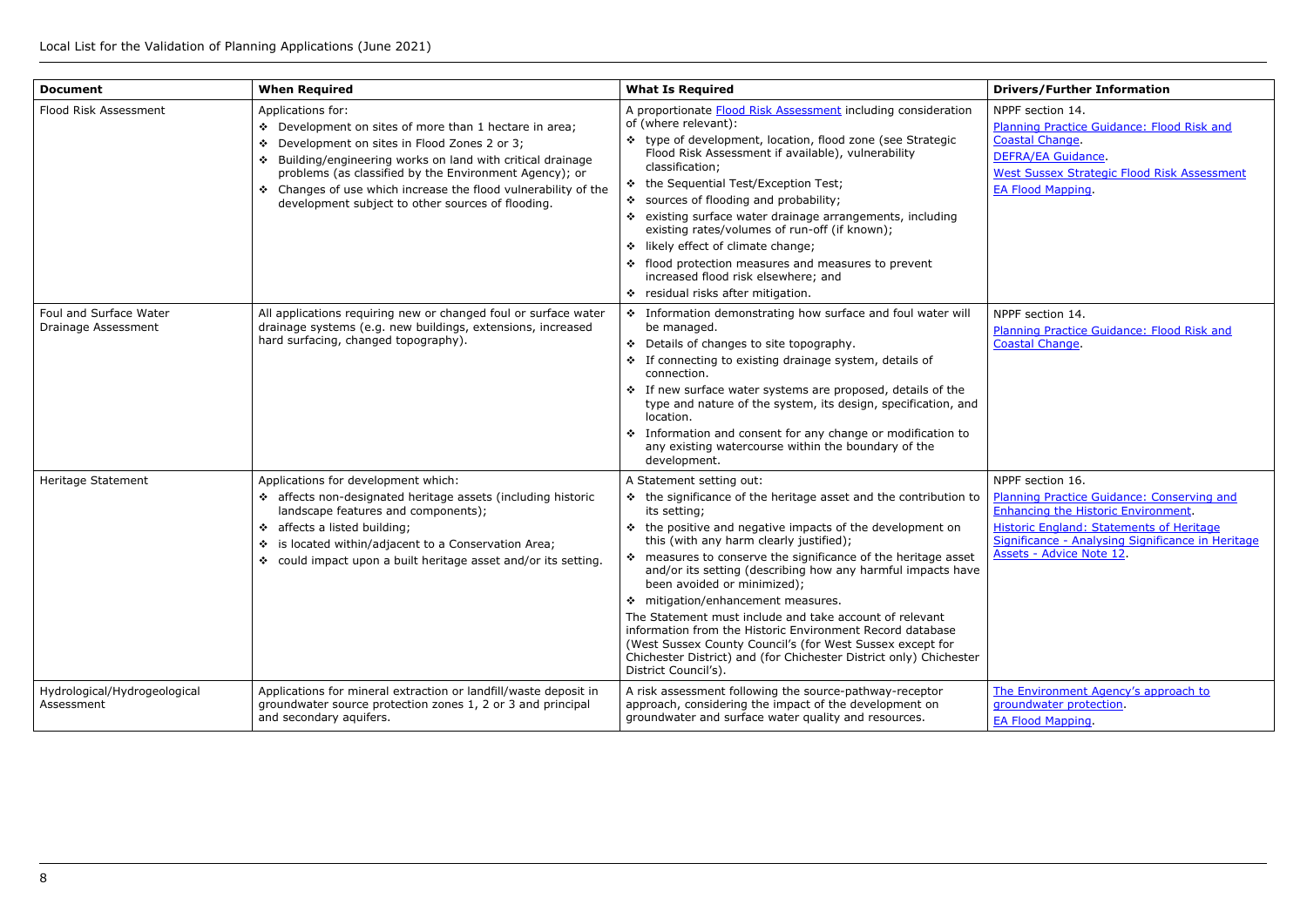- NPPF Section 15 (paragraphs 178–183) [Planning Practice Guidance: Land affected by](https://www.gov.uk/guidance/land-affected-by-contamination)  [Contamination.](https://www.gov.uk/guidance/land-affected-by-contamination)
- Part 2A of the Environmental Protection Act [1990.](https://assets.publishing.service.gov.uk/government/uploads/system/uploads/attachment_data/file/223705/pb13735cont-land-guidance.pdf)
- [Land contamination risk management \(LCRM\)](https://www.gov.uk/government/publications/land-contamination-risk-management-lcrm)  [GOV.UK \(www.gov.uk\)](https://www.gov.uk/government/publications/land-contamination-risk-management-lcrm)
- NPPF Section 15 (particularly paragraph 172). [Planning Practice Guidance: Natural](http://planningguidance.planningportal.gov.uk/blog/guidance/natural-environment/landscape/)  [Environment.](http://planningguidance.planningportal.gov.uk/blog/guidance/natural-environment/landscape/)
- [Landscape Institute: Guidelines for Landscape](https://www.landscapeinstitute.org/technical-resource/landscape-visual-impact-assessment/)  [and Visual Impact Assessment.](https://www.landscapeinstitute.org/technical-resource/landscape-visual-impact-assessment/)

| <b>Document</b>                                  | <b>When Required</b>                                                                                                                                                                                                                                                                                                                                | <b>What Is Required</b>                                                                                                                                                                                                                                                                                                                                                                                                                                                                                                                                                | <b>Drivers/Further Information</b>                                                                                                                                                                          |
|--------------------------------------------------|-----------------------------------------------------------------------------------------------------------------------------------------------------------------------------------------------------------------------------------------------------------------------------------------------------------------------------------------------------|------------------------------------------------------------------------------------------------------------------------------------------------------------------------------------------------------------------------------------------------------------------------------------------------------------------------------------------------------------------------------------------------------------------------------------------------------------------------------------------------------------------------------------------------------------------------|-------------------------------------------------------------------------------------------------------------------------------------------------------------------------------------------------------------|
| <b>Land Contamination Assessment</b>             | Applications where:<br>❖ contamination is known to/suspected to exist; and/or<br>sites within 250m of an existing or historic landfill site.                                                                                                                                                                                                        | An assessment:<br>❖ establishing whether the land is contaminated (a Phase 1<br>assessment).<br>If so:<br>identifying the extent and nature of the contamination;<br>❖<br>the impact of and risk to the proposed development; and<br>❖<br>the remediation strategy.                                                                                                                                                                                                                                                                                                    | NPPF Section 15 (paragraphs 1)<br>Planning Practice Guidance: Lar<br>Contamination.<br>Part 2A of the Environmental Pr<br><b>Act 1990</b><br><b>Land contamination risk manageme</b><br>GOV.UK (www.gov.uk) |
| Landscape and Visual<br><b>Impact Assessment</b> | Applications:<br>* affecting the South Downs National Park or within or<br>affecting Areas of Outstanding Natural Beauty (AONBs);<br>❖ with the potential to have significant landscape and/or<br>visual impacts including all new/extended surface mineral<br>extraction and waste deposit (disposal and/or inert waste<br>recovery) applications. | A report setting out:<br>❖ an assessment of the existing site and surroundings,<br>including landscape character, historic landscape features<br>and components, landscape type and visual receptors;<br>* an assessment of the impact (positive and/or negative) of<br>the development on those features (including residual<br>impact after mitigation (usually landscaping/screening);<br>❖ an indicative landscaping scheme.                                                                                                                                       | NPPF Section 15 (particularly pa<br><b>Planning Practice Guidance: Nat</b><br>Environment.<br>Landscape Institute: Guidelines<br>and Visual Impact Assessment.                                              |
| Lighting Assessment                              | Applications which include lighting likely to be visible off site<br>(i.e., light spill), particularly proposals involving flood lighting,<br>and lighting in rural areas.                                                                                                                                                                          | Details of:<br>❖ the type, location and direction of external lighting including<br>height and power rating;<br>❖ measures to minimise light spill off site;<br>proposed hours of use (including means of control such as<br>automated, sensor);<br>the extent of light spill (by lux drawing if appropriate).                                                                                                                                                                                                                                                         | Planning Practice Guidance: Lig                                                                                                                                                                             |
| Mineral Resource Assessment                      | Required for all applications where the development is located<br>within 250m of existing, permitted and allocated mineral sites<br>and for applications for Major developments where the site falls<br>within the defined Minerals Consultation Zones.                                                                                             | Unless the MRA can prove that there is no economically viable<br>resource present, sterilisation will occur. The MRA will then<br>need to address points (b)(ii) and (iii) of Policy M9 to determine<br>whether it is appropriate or practicable to extract the mineral<br>prior to the development taking place or whether the overriding<br>need for the development outweighs the safeguarding of the<br>minerals and it has been demonstrated that prior extraction is<br>not practicable or feasible.                                                             | West Sussex Joint Minerals Loca<br>Safeguarding Minerals<br><b>Minerals and Waste Safequardir</b>                                                                                                           |
| Need Statement<br>(Community Facilities)         | All applications for WSCC development (including schools,<br>libraries, fire stations).                                                                                                                                                                                                                                                             | A statement setting out why the development is needed, with<br>specific reference to how the development would aid in the<br>delivery or maintenance of a community<br>facility/service/function.                                                                                                                                                                                                                                                                                                                                                                      | NPPF Section 8.<br>Planning School Places.                                                                                                                                                                  |
| Need Statement (Minerals)                        | Applications for new or expanded minerals development on<br>unallocated sites.                                                                                                                                                                                                                                                                      | Demonstration of market need for the proposed mineral<br>including:<br>❖ the type of minerals to be extracted;<br>❖ the volume of mineral to be extracted;<br>* a review of the market (local/national, as relevant) need for<br>the mineral (including consideration of quidelines for<br>regional aggregate provision where relevant);<br>❖ to what extent and over what period the proposal would<br>meet the identified need; and<br>❖ where appropriate, how the proposal would meet a small<br>local need (e.g. facilitate the repair of local heritage assets). | NPPF Section 17.<br>West Sussex Joint Minerals Loca<br>Paragraphs 10 and 124 of Planr<br><b>Guidance: Minerals</b><br><b>West Sussex Annual Monitoring</b>                                                  |

[Planning Practice Guidance: Light Pollution.](https://www.gov.uk/guidance/light-pollution)

West Sussex Joint Minerals Local Plan Policy M9: Safeguarding Minerals [Minerals and Waste Safeguarding Guidance](https://www.westsussex.gov.uk/media/13437/mw_safeguarding_guidance.pdf).

NPPF Section 17. West Sussex Joint Minerals Local Plan Chapter 6. Paragraphs 10 and 124 of Planning Practice [Guidance: Minerals.](https://www.gov.uk/guidance/minerals) [West Sussex Annual Monitoring Report.](https://www.westsussex.gov.uk/about-the-council/policies-and-reports/environment-planning-and-waste-policy-and-reports/minerals-and-waste-policy/monitoring-reports/)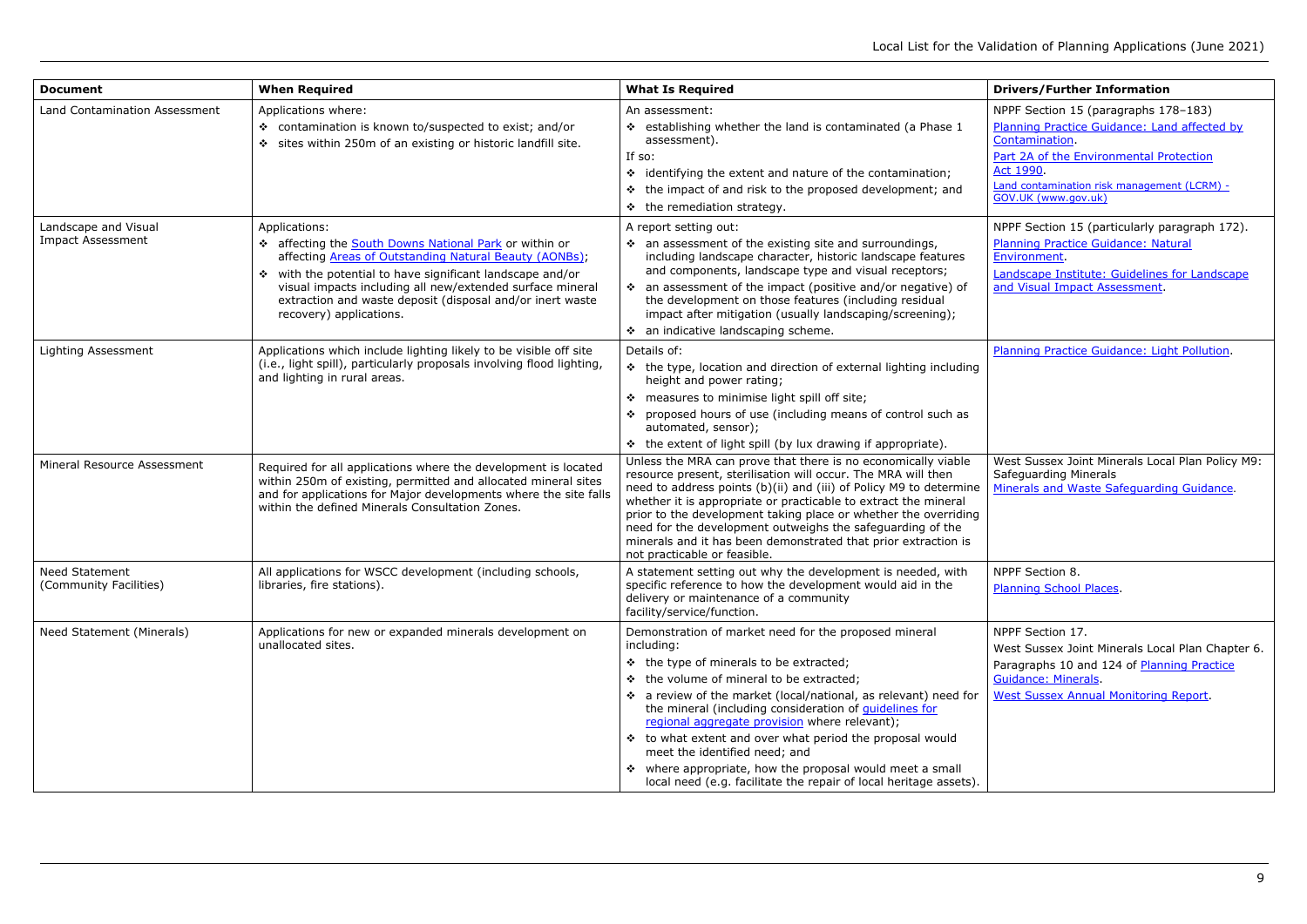Paragraph 7 of the National Planning Policy for [Waste.](https://www.gov.uk/government/uploads/system/uploads/attachment_data/file/364759/141015_National_Planning_Policy_for_Waste.pdf)

[Planning Practice Guidance: Noise.](https://www.gov.uk/guidance/noise--2) [Planning Noise Advice Document Sussex \(March](https://crawley.gov.uk/sites/default/files/2021-03/Planning_noise_advice_document_Sussex_2021.pdf)   $2021$ ).

West Sussex Waste Local Plan Policies W1 and W3.

[West Sussex Annual Monitoring Report.](https://www.westsussex.gov.uk/about-the-council/policies-and-reports/environment-planning-and-waste-policy-and-reports/minerals-and-waste-policy/monitoring-reports/)

Planning Practice Guidance: planning [obligations.](https://www.gov.uk/guidance/planning-obligations)

| <b>Document</b>                             | <b>When Required</b>                                                                                                                                                                                                                                                                                                      | <b>What Is Required</b>                                                                                                                                                                                                                                                                      |
|---------------------------------------------|---------------------------------------------------------------------------------------------------------------------------------------------------------------------------------------------------------------------------------------------------------------------------------------------------------------------------|----------------------------------------------------------------------------------------------------------------------------------------------------------------------------------------------------------------------------------------------------------------------------------------------|
| <b>Need Statement</b><br>(Waste Management) | Applications for new or enhanced waste development on<br>unallocated sites.                                                                                                                                                                                                                                               | Demonstration of quantitative or market need for the relevant<br>waste stream including:<br>❖ the type and origin of the waste;                                                                                                                                                              |
|                                             |                                                                                                                                                                                                                                                                                                                           | $\div$ the existing or permitted operating capacity within the plan<br>or catchment area;                                                                                                                                                                                                    |
|                                             |                                                                                                                                                                                                                                                                                                                           | ❖ the levels of waste arising within the plan or catchment<br>area; and                                                                                                                                                                                                                      |
|                                             |                                                                                                                                                                                                                                                                                                                           | the potential shortfall in capacity or market need that the<br>❖<br>proposal seeks to address.                                                                                                                                                                                               |
| Noise Assessment                            | Developments with potential to cause adverse noise impacts<br>including:<br>❖ Development affecting noise-sensitive receptors (e.g.<br>dwellings, schools etc.) such as:<br>New/amended surface mineral extraction; or<br>$\ddot{\bullet}$<br>New/amended waste development involving<br>❖<br>noise-generating processes. | Details of:<br>* The existing (baseline) noise environment;<br>Noise-sensitive receptors;<br>❖<br>Likely noise impacts;<br>❖<br>Proposed mitigation measures;<br>Residual noise impacts post-mitigation.<br>❖<br>The noise survey and assessment methodologies should be<br>clearly set out. |
| <b>Odours Assessment</b>                    | New/amended waste development involving odour-<br>generating processes including applications for schools<br>involving the development of new or extended kitchens<br>and catering facilities.                                                                                                                            | Odour assessments should be undertaken in accordance<br>with the Institute of Air Quality Management "Guidance<br>on the Assessment of Odour for Planning" (July 2018).                                                                                                                      |
| Planning Obligation (Draft)                 | Applications where a legal agreement (S106) is likely to<br>be required e.g. HGV routing, works to highways.                                                                                                                                                                                                              | A draft legal agreement setting out 'Heads of Terms'.                                                                                                                                                                                                                                        |

WSCC highways advice regarding road [agreements](http://www.westsussex.gov.uk/living/roads_and_transport/roads_and_footways/development_control_plans_and/information_for_developers/road_agreements.aspx) (S278s).

BS4142 – method for rating noise affecting mixed residential and industrial areas.

BS7445-1 – description and measurement of environmental noise.

BS8233 - Guidance on sound insulation and noise reduction in buildings.

[IAQM Guidance on the Assessment of Odour](http://iaqm.co.uk/text/guidance/odour-guidance-2014.pdf)  [for Planning \(2018\)](http://iaqm.co.uk/text/guidance/odour-guidance-2014.pdf)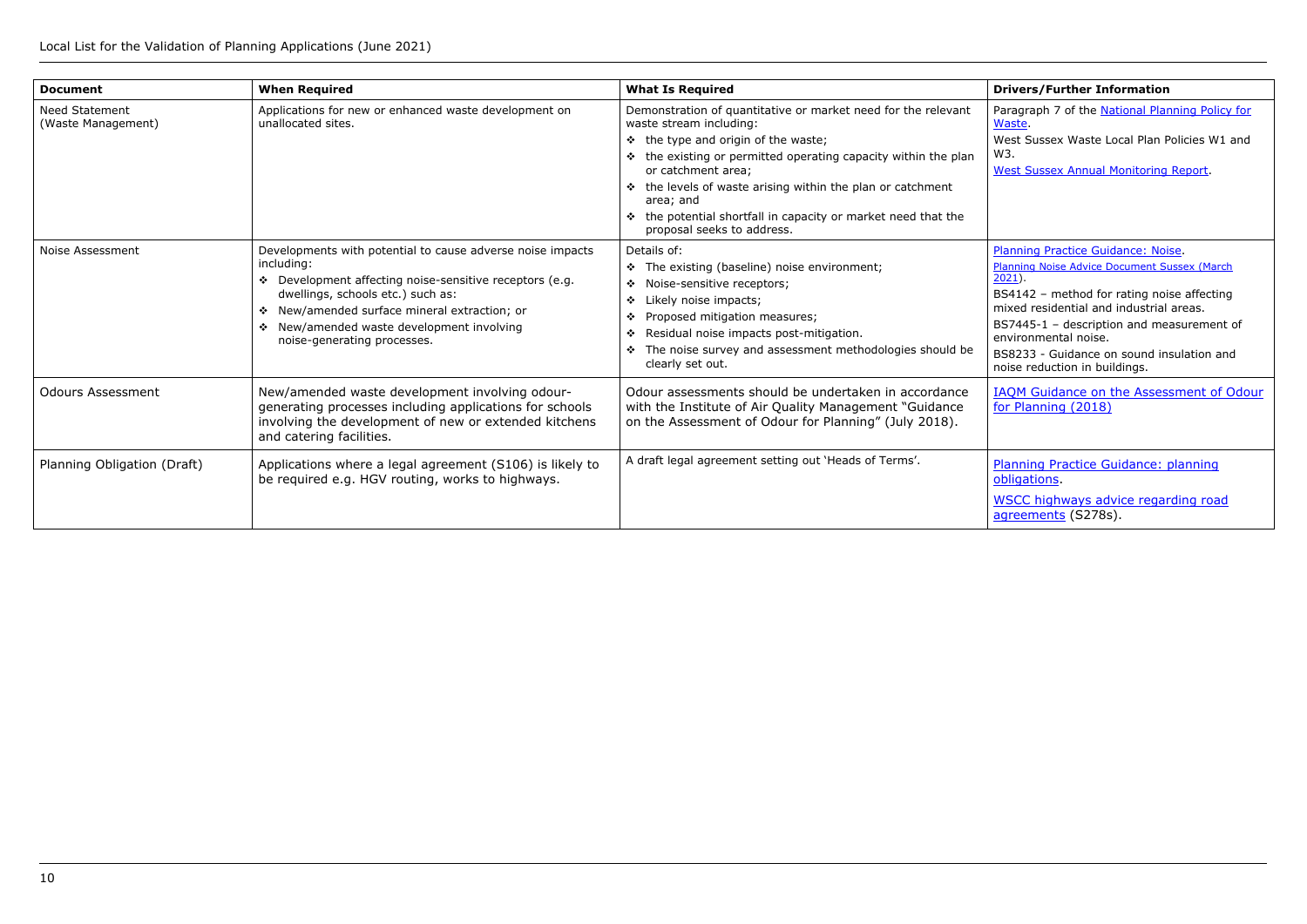[Planning Practice Guidance: Planning obligations.](https://www.gov.uk/guidance/planning-obligations) PPG: Open space, sports and recreation facilities, [public rights of way and local green space.](https://www.gov.uk/guidance/open-space-sports-and-recreation-facilities-public-rights-of-way-and-local-green-space) [Sport England: Playing Field Policy.](https://www.sportengland.org/playingfieldspolicy/)

| <b>Document</b>                | <b>When Required</b>                                                                                                                                                         | <b>What Is Required</b>                                                                                                                                                                                                                                                                                                             |
|--------------------------------|------------------------------------------------------------------------------------------------------------------------------------------------------------------------------|-------------------------------------------------------------------------------------------------------------------------------------------------------------------------------------------------------------------------------------------------------------------------------------------------------------------------------------|
| Planning Statement             | All applications (proportionate and specific to the<br>development).                                                                                                         | ❖ A description of the site (including access) and its<br>surroundings.                                                                                                                                                                                                                                                             |
|                                |                                                                                                                                                                              | $\div$ A description of the proposed development - all information<br>necessary to describe the development.                                                                                                                                                                                                                        |
|                                |                                                                                                                                                                              | ❖ Any historic, ecological, landscape or other designations.                                                                                                                                                                                                                                                                        |
|                                |                                                                                                                                                                              | ❖ Historic/existing land uses.                                                                                                                                                                                                                                                                                                      |
|                                |                                                                                                                                                                              | ❖ A description of the proposal including (where relevant) its<br>physical dimensions, design/appearance, hours of<br>operation, vegetation affected (particularly tree and hedge<br>removal), proposed planting, proposed land<br>raising/excavation, fencing, lighting, parking, changes to<br>accesses, increased HGV movements. |
|                                |                                                                                                                                                                              | ❖ A description of the likely construction works involved<br>(where relevant) including location of the compound and<br>access, construction hours, construction period, and<br>mitigation (or a separate Construction Management Plan).                                                                                            |
|                                |                                                                                                                                                                              | ❖ Consideration of relevant national guidance and<br>development plan policies and other relevant guidance.                                                                                                                                                                                                                         |
|                                |                                                                                                                                                                              | Details of community engagement undertaken and how this<br>has influenced the proposal (particularly for major<br>proposals).                                                                                                                                                                                                       |
|                                |                                                                                                                                                                              | ❖ For S73 (minor material amendments/variation of condition<br>applications): what amendments are proposed and why.                                                                                                                                                                                                                 |
|                                |                                                                                                                                                                              | ❖ For development affecting a playing field, reasoned<br>justification to state why the development should be<br>allowed. ("Playing field" means the whole of a site, which<br>encompasses at least one playing pitch. This could include<br>hard, such as tennis courts, if they are adjacent to the<br>field.)                    |
| Recovery v. Disposal Statement | Proposals involving the disposal of inert waste to land.                                                                                                                     | A statement that addresses whether the proposal amounts to a<br>waste 'recovery' or a waste 'disposal' operation with specific<br>reference to the criteria set out in Policy W8 of the Waste Local<br>Plan.                                                                                                                        |
| <b>School Travel Plan</b>      | Any school expansion or development that is likely to<br>significantly increase the numbers of journeys to and from<br>school (generally an increase of at least 30 pupils). | A School Travel Plan (or updated School Travel Plan, taking into<br>account the additional journeys), accredited against 'Modeshift<br>Stars' by one of WSCC's School Travel Advisors.                                                                                                                                              |

#### **Drivers/Further Information**

NPPF.

West Sussex Waste Local Plan Policies W8 and W9.

[Planning Policy Guidance: Travel plans, transport](https://www.gov.uk/guidance/travel-plans-transport-assessments-and-statements)  [assessments, and statements in decision-taking.](https://www.gov.uk/guidance/travel-plans-transport-assessments-and-statements) [WSCC guidance on Road Safety and School](https://www.westsussex.gov.uk/roads-and-travel/road-safety/school-travel-safety/request-road-safety-improvements-near-schools/)  [Travel Plans.](https://www.westsussex.gov.uk/roads-and-travel/road-safety/school-travel-safety/request-road-safety-improvements-near-schools/)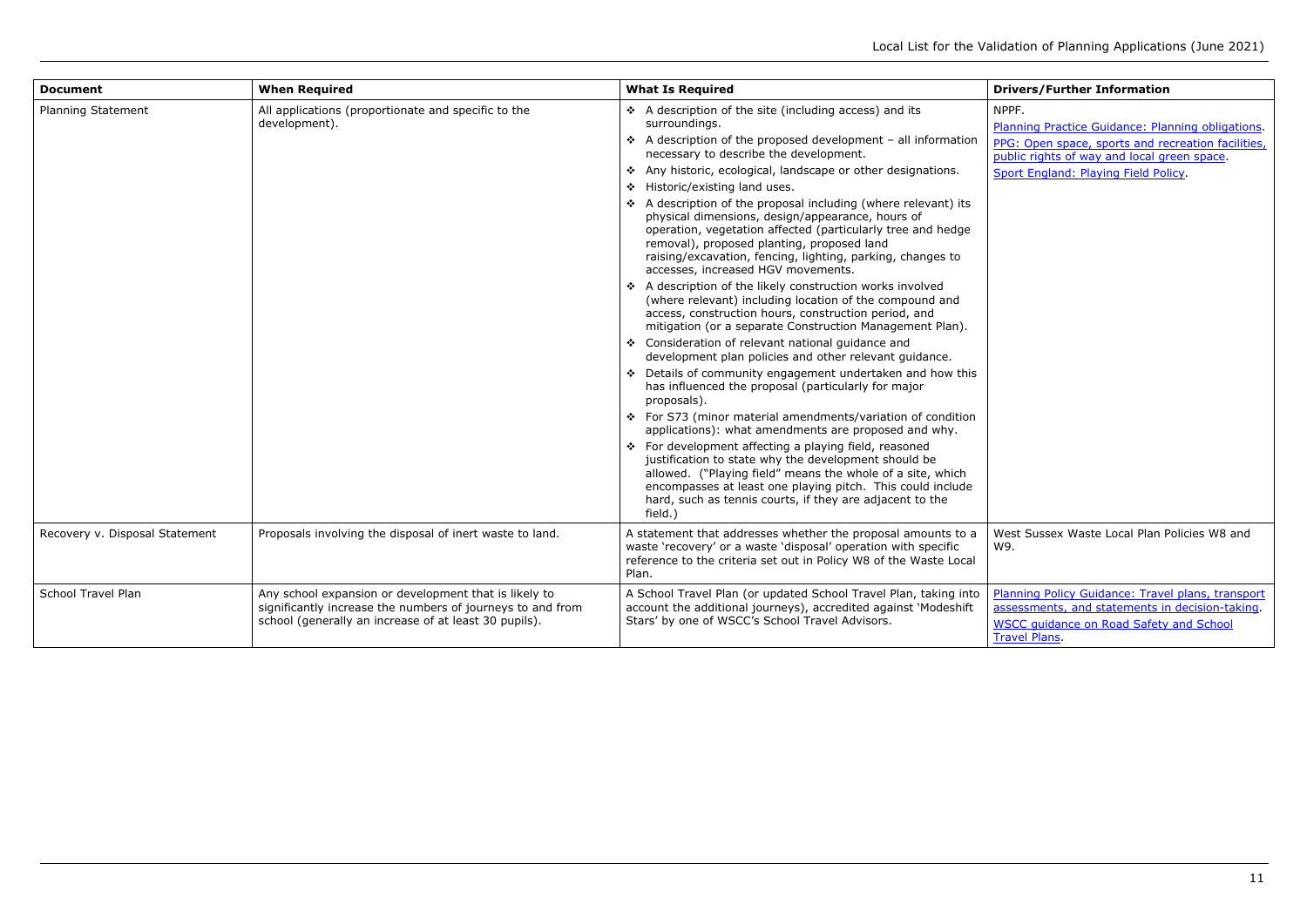- [WSCC Safety Audit Policy.](https://www.westsussex.gov.uk/media/5556/roadsafety_auditpolicy.pdf)
- [Manual for Streets](https://www.gov.uk/government/publications/manual-for-streets) and [Manual for Streets 2.](https://www.gov.uk/government/publications/manual-for-streets-2) Design Manual for Roads and Bridges: Road [Geometry.](http://www.standardsforhighways.co.uk/ha/standards/dmrb/vol6/section1.htm)
- Design Manual for Roads and Bridges: [Assessment and Preparation of Road Schemes](http://www.standardsforhighways.co.uk/ha/standards/dmrb/vol5/section2.htm)  [\(DMRB Standard GG 1199\).](http://www.standardsforhighways.co.uk/ha/standards/dmrb/vol5/section2.htm)

| <b>Document</b>                          | <b>When Required</b>                                                                                                                                                                                                                                                                                                                                                                                                                                                                                                                                                                                                                                                                                                                                                                                                                                                                                                                                                                                                                                                                                                                                                                                                                                                                                                                                                                                                   | <b>What Is Required</b>                                                                                                                                                                                                                                                                                                                                                                                                                                                                                                                                                                                                                                                                                                                                      |
|------------------------------------------|------------------------------------------------------------------------------------------------------------------------------------------------------------------------------------------------------------------------------------------------------------------------------------------------------------------------------------------------------------------------------------------------------------------------------------------------------------------------------------------------------------------------------------------------------------------------------------------------------------------------------------------------------------------------------------------------------------------------------------------------------------------------------------------------------------------------------------------------------------------------------------------------------------------------------------------------------------------------------------------------------------------------------------------------------------------------------------------------------------------------------------------------------------------------------------------------------------------------------------------------------------------------------------------------------------------------------------------------------------------------------------------------------------------------|--------------------------------------------------------------------------------------------------------------------------------------------------------------------------------------------------------------------------------------------------------------------------------------------------------------------------------------------------------------------------------------------------------------------------------------------------------------------------------------------------------------------------------------------------------------------------------------------------------------------------------------------------------------------------------------------------------------------------------------------------------------|
| Stage 1 Road Safety Audit                | For all major planning applications that include any of the<br>following:<br>❖ alteration to the existing highway;<br>intensification of use of an existing access;<br>❖<br>formation of a new access;<br>❖<br>off-site highway improvements;<br>❖<br>all other applications that include proposals that do not<br>❖<br>meet recognised standards (Manual for Streets or Design<br>Manual for Roads and Bridges) particularly relating to<br>visibility, geometry, and junction location.<br>❖ Any application that requires an amendment /works to<br>Highways England's network will require a road safety audit<br>in strict accordance with DMRB standard GG119".<br>'Major' applications are defined as development resulting in<br>1,000sqm or more floorspace, or with a site area of 1ha or<br>more.                                                                                                                                                                                                                                                                                                                                                                                                                                                                                                                                                                                                           | A Stage 1 Road Safety Audit, carried out by an accredited<br>auditor (see WSCC Safety Audit Policy).<br>❖ A signed Designer's Response detailing how the<br>recommendations of the audit have been addressed.<br>❖ An Exception Report if identified problems would not be<br>addressed through amendments to the scheme.                                                                                                                                                                                                                                                                                                                                                                                                                                    |
| <b>Transport Assessment or Statement</b> | A Transport Statement will be required for:<br>❖ minerals/waste development resulting in 2,500-4,000sqm<br>of floorspace;<br>school development resulting in 500-1,000sqm of<br>❖<br>floorspace;<br>❖ new residential institutions with 50-150 students or<br>30-50 hospital beds;<br>A Transport Assessment will be required for:<br>❖ minerals/waste development resulting in more than<br>4,000sqm of floorspace;<br>❖ school development resulting in more than 1,000sqm of<br>floorspace;<br>❖ development resulting in 40 or more two-way HGV<br>movements/day;<br>❖ development generating 30 or more two-way vehicle<br>movements/hour or 100 two-way vehicle movements/day;<br>❖ new residential institutions with more than 150 students or<br>50 beds;<br>❖ development in a location where the local transport<br>infrastructure is inadequate (e.g., substandard roads,<br>inadequate public transport, poor pedestrian/cyclist<br>facilities);<br>❖ development within/adjacent to/affecting an Air Quality<br>Management Area.<br>Irrespective of the above thresholds, the developer should<br>consult Highways England regarding developments that impact<br>the Strategic Road Network to discuss the need for and scope<br>of a Transport Assessment or Transport Statement as it may<br>still be required for lower levels of traffic generation where the<br>Strategic Road Network is congested. | Transport Statement: A statement identifying the transport<br>issues arising from a proposed development including:<br>❖ details of past, present, and proposed vehicle movement<br>numbers and types;<br>❖ details of the means of access, hours of operation, and<br>parking;<br>potential areas of concerns, e.g., accessing site;<br>❖<br>mitigation measures proposed;<br>❖<br>residential sensitive/areas.<br>❖<br><b>Transport Assessment:</b><br>The information set out in the West Sussex guidance on<br>Transport Assessment Methodology.<br>The developer should consult Highways England regarding<br>developments that impact the Strategic Road Network to<br>discuss what is required in the Transport Assessment or<br>Transport Statement. |

[Planning Policy Guidance: Travel plans, transport](https://www.gov.uk/guidance/travel-plans-transport-assessments-and-statements)  [assessments, and statements in decision-taking.](https://www.gov.uk/guidance/travel-plans-transport-assessments-and-statements) [WSCC Transport Assessment Methodology.](http://www2.westsussex.gov.uk/roadsandtransport/WSCC%20Transport%20Assessments%20-%20Guidance%20on%20Methodology%20for%20Developers.pdf)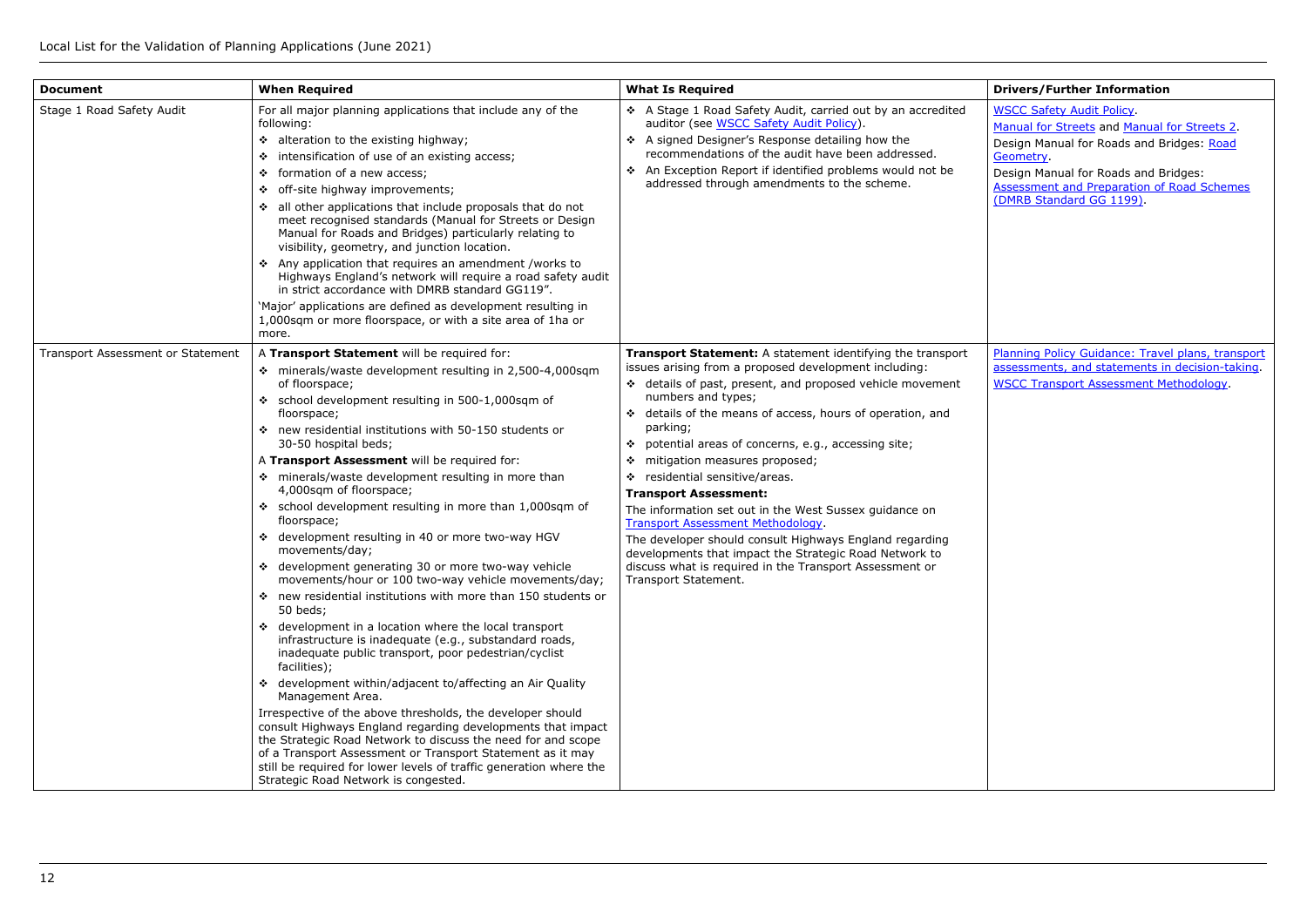| <b>Document</b>                                    | <b>When Required</b>                                                                                                                                                                                                                                                                                 | <b>What Is Required</b>                                                                                                                                                                                                                                                                                                                                                                                                                                                                                                                                                                                                                                                                                                                                                                                                                                                                                             |
|----------------------------------------------------|------------------------------------------------------------------------------------------------------------------------------------------------------------------------------------------------------------------------------------------------------------------------------------------------------|---------------------------------------------------------------------------------------------------------------------------------------------------------------------------------------------------------------------------------------------------------------------------------------------------------------------------------------------------------------------------------------------------------------------------------------------------------------------------------------------------------------------------------------------------------------------------------------------------------------------------------------------------------------------------------------------------------------------------------------------------------------------------------------------------------------------------------------------------------------------------------------------------------------------|
| Tree (Arboricultural) Survey                       | Applications involving felling or pruning of trees or hedges, or<br>works likely to affect trees or hedges either within or adjacent<br>to the site (e.g., excavations, installing structures or services,<br>storage of materials, movement of heavy plant and vehicles<br>affecting root systems). | ❖ An Arboricultural Impact Assessment including:<br>$\triangleright$ A survey and categorization of existing trees;<br>Identify tree constraints and their Root Protection Areas<br>$\blacktriangleright$<br>(RPAs), and measures for their protection;<br>Trees identified to be retained but tree works proposed;<br>➤<br>Trees identified to be removed;<br>Areas to be protected from construction operations<br>(including structural landscaping);<br>Evaluation of the impact of the proposed tree loss and<br>identification of compensatory planting.<br>* Evaluating direct and indirect impacts on trees, and<br>identifies mitigation/compensation where necessary.<br>Arboricultural method statement - heads of terms.<br>❖<br>Existing and proposed finished levels.<br>❖<br>Details for all special engineering within the RPA and other<br>❖<br>relevant construction details.                     |
| Working and/or Restoration and<br>Aftercare Scheme | Applications involving minerals extraction sites and/or waste<br>deposit (recovery or disposal) sites.                                                                                                                                                                                               | A scheme setting out how the development will be worked<br>and/or progressively restored including:<br>❖ existing and proposed site levels/contours (including<br>assumptions made re. fill rates, compaction rates, and<br>material volumes);<br>❖ plans and supporting information clearly setting out all<br>phases of the development and direction/methods of<br>working (including sections, and existing and proposed site<br>levels both pre- and post-settlement);<br>* location and extent of any stockpiles of materials/soils;<br>❖ consideration of the need to minimise impacts during<br>extraction/construction/restoration;<br>❖ measures to ensure restoration as soon as practicable;<br>❖ restoration details including land use, landscaping, provision<br>for ecology and public access;<br>* a scheme of maintenance, monitoring and aftercare for all<br>landscape and ecological features. |

NPPF Section 15. BS5837 Trees in Relation to design, demolition, and Construction – recommendations.

NPPF Section 17. [Planning Policy Guidance: Minerals.](https://www.gov.uk/guidance/minerals) West Sussex Waste Local Plan Policy W20.